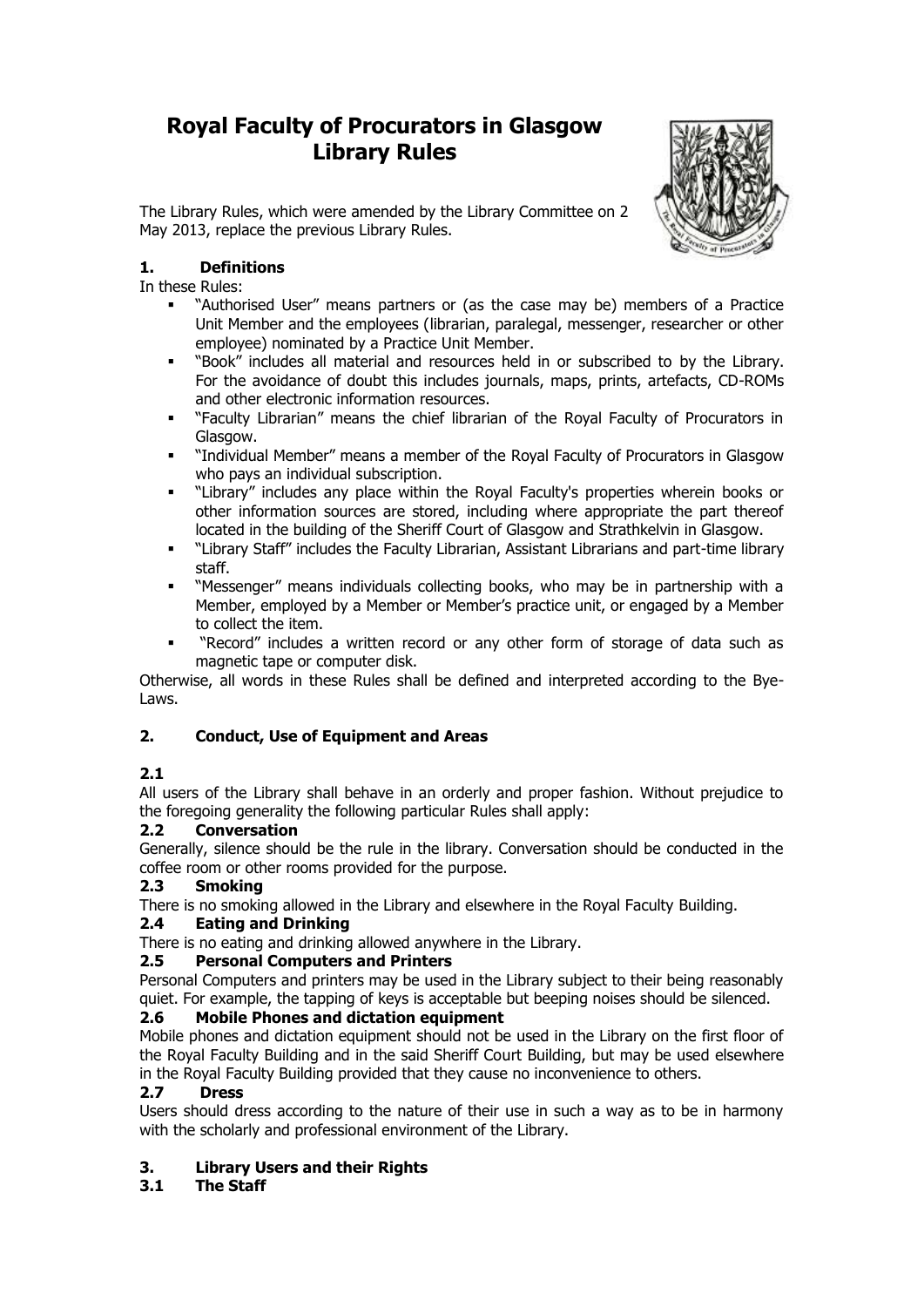### **3.1.1 - Library Staff**

Library Staff are entitled to access to all parts of the Library, and to borrowing rights, subject to the requirements of Members of all categories and other borrowers. The rights and duties of the staff are specifically set out in their respective contracts of employment. The Library Committee may grant rights of access and/or borrowing to former members of the Library Staff who are not Authorised Users.

### **3.1.2 - Other Staff**

Other staff employed by the Royal Faculty are entitled to access to those parts of the Library as they require to carry out their work.

### **3.2 Members of all Categories**

### **3.2.1 - Individual and Practice Unit Members**

By virtue of Bye-Laws 4 and 5 a Member is entitled to use the Library and to borrow books therefrom for his own use in accordance with these Rules. As regard the use of the Library, Practice Unit Members are responsible for the actions of Authorised Users employed by them or acting for them.

### **3.2.2 - Retired Members**

By virtue of Bye-Law 6.2.1 Retired Members may use the Library and borrow books as if they were a Member.

#### **3.2.3 - Honorary Members**

By virtue of Bye-law 7.2.3 Honorary Members may use the Library and borrow books as if they were a Member.

#### **3.2.4 – Student Members**

On paying the appropriate subscription Postgraduate and Diploma students may use the Library for study and reference but are not entitled to borrow resources from the library, practitioner members having prior call on resources.

#### **3.3 Other Library Users**

#### **3.3.1 Advocates**

On paying the appropriate subscription Advocates may use the Library and borrow books as if they were Members.

#### **3.3.2 - Authorised Users of Practice Unit Member Firms**

Authorised Users may use the Library and borrow books as if they were Members.

#### **3.3.3 - Messengers of Members paying individual subscriptions.**

Messengers sent or instructed by Individual Members may only borrow books provided a mandate is submitted on behalf of the Members, as detailed in Rule 4.3.

#### **3.3.4 – Couriers**

Couriers engaged by a Member of any category may only borrow books provided a mandate is submitted on behalf of Members in the same practice unit, as detailed in Rule 4.3.

#### **3.4 Miscellaneous**

### **3.4.1 - Judges**

Judges of Superior Courts throughout the World may use the Library and borrow books as if they were Members.

#### **3.4.2 - Sheriffs**

Sheriffs may use the Library and borrow books as if they were Members.

#### **3.4.3 - Court Officials**

Court Officials at Glasgow Sheriff Court have rights of use in respect of the Sheriff Court Library only. The Sheriff Clerk at Glasgow Sheriff Court shall be responsible for the actions of those exercising these rights.

#### **3.4.4 - Social Workers**

Social Workers at Glasgow Sheriff Court have rights of use in respect of the Sheriff Court Library only. The Head of the Social Work Department shall be responsible for the actions of those exercising these rights.

#### **3.4.5 - Procurators Fiscal**

Procurators Fiscal at Glasgow Sheriff Court have rights of use in respect of the Sheriff Court Library only. The Regional Procurator Fiscal shall be responsible for the actions of those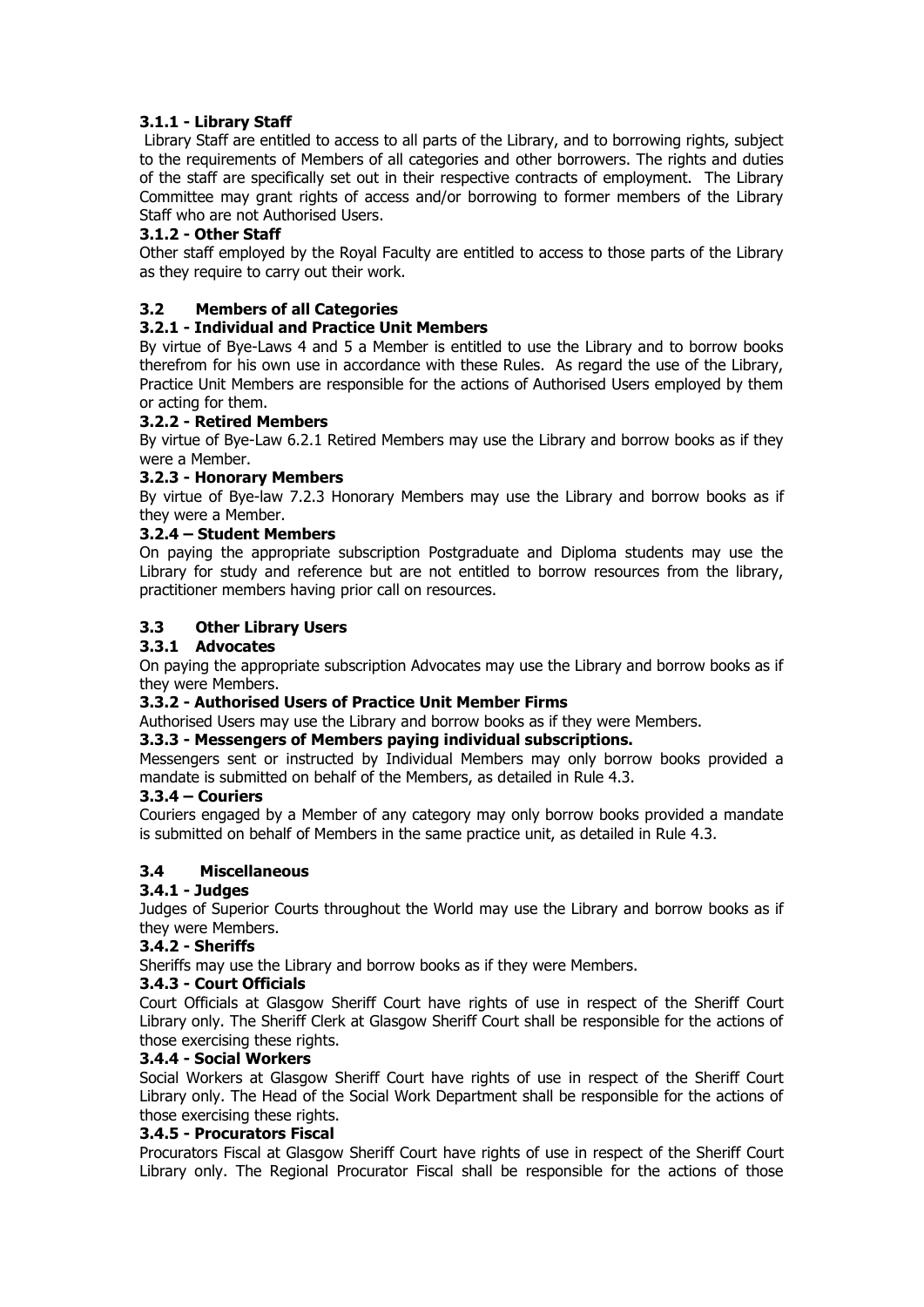exercising these rights.

#### **3.4.6 - Scottish Courts Administration**

Scottish Courts Administration staff at Glasgow Sheriff Court have a right of access to use the Sheriff Court Library only. The Accommodation Officer at Glasgow Sheriff Court (or equivalent) shall be responsible for the actions of those exercising this right.

#### **3.4.7 - Non - member Solicitors and Solicitor-Advocates**

Non-member Solicitors and Solicitor-Advocates may be allowed one free visit to both the main Library and the Sheriff Court Library. Thereafter they are required to pay a Membership subscription.

#### **3.4.8 - Non - member Scholars**

Non - member Scholars may be granted access to the Library at the Faculty Librarian's discretion, subject to the provision of suitable identification and references.

#### **3.4.9 - The rest of the general public**

(a) Other members of the general public shall be granted access to the Library on Open Days, specially arranged visits and any other such special occasions. At the Faculty Librarian's discretion, contact information, such as the successors to former legal firms, may be provided in answer to enquiries by members of the general public.

(b) The Committee has power to grant use of the Library to any person approved by them for consulting and reference purposes, levying such charges as are deemed fit. . In cases of urgency and upon a report being made by the Faculty Librarian, the powers of the Committee in regard to Library usage may be exercised by the Convenor of the Library Committee.

(c) At the Faculty Librarian's discretion, use of the Library may be granted to Members of the Scottish Law Librarians' Group and such other bodies as may be approved by the Library Committee from time to time.

#### **4. The Working of the Library**

#### **4.1 Library Cards**

Access to and use of the Library is only by way of Library Card, subject to the discretion of Library Staff as regards the identity and entitlement of the person in question. Following a request by a member of the Library Staff, the Member or user must produce his Library Card. No Member or user shall on any pretext whatever lend or give use of the card to another person. Any Member or user contravening this regulation shall be liable to such penalty as may be determined by the Library Committee. In the event of a Library Card being lost or damaged the Member or user shall be liable to pay such fee for a replacement as is reasonably set by the Library Committee.

#### **4.2 Stock and Record Keeping**

The Faculty Librarian is obliged to keep a record of all stock and all borrowing and must be able to produce an accurate record if required by a member of Council or of the Library Committee. Such records may be in any permanent form authorised from time to time by the Library Committee.

A hard copy of the Stock Record shall be subscribed by the Faculty Librarian on his appointment to office. He shall also on the 31st of December of each year subscribe the Stock Record. All data kept electronically shall be backed up on a weekly basis at least and the back-up copy shall be kept in a building different from the building housing the principal copy.

### **4.3 Borrowing - Royal Faculty Building**

(a) Members and users shall be entitled to borrow any book or other materials (subject to these Rules, and any licensing restrictions which may be negotiated with publishers) except the following:-

(i) Volumes reserved for reference only

(ii) Such volumes as the Faculty Librarian may, with the approval of the Library Committee, consider necessary to retain for safe custody.

(b) For every book borrowed a record of the borrowing shall be kept in the Library.

(c) The maximum number of items which a Member or user can borrow shall be determined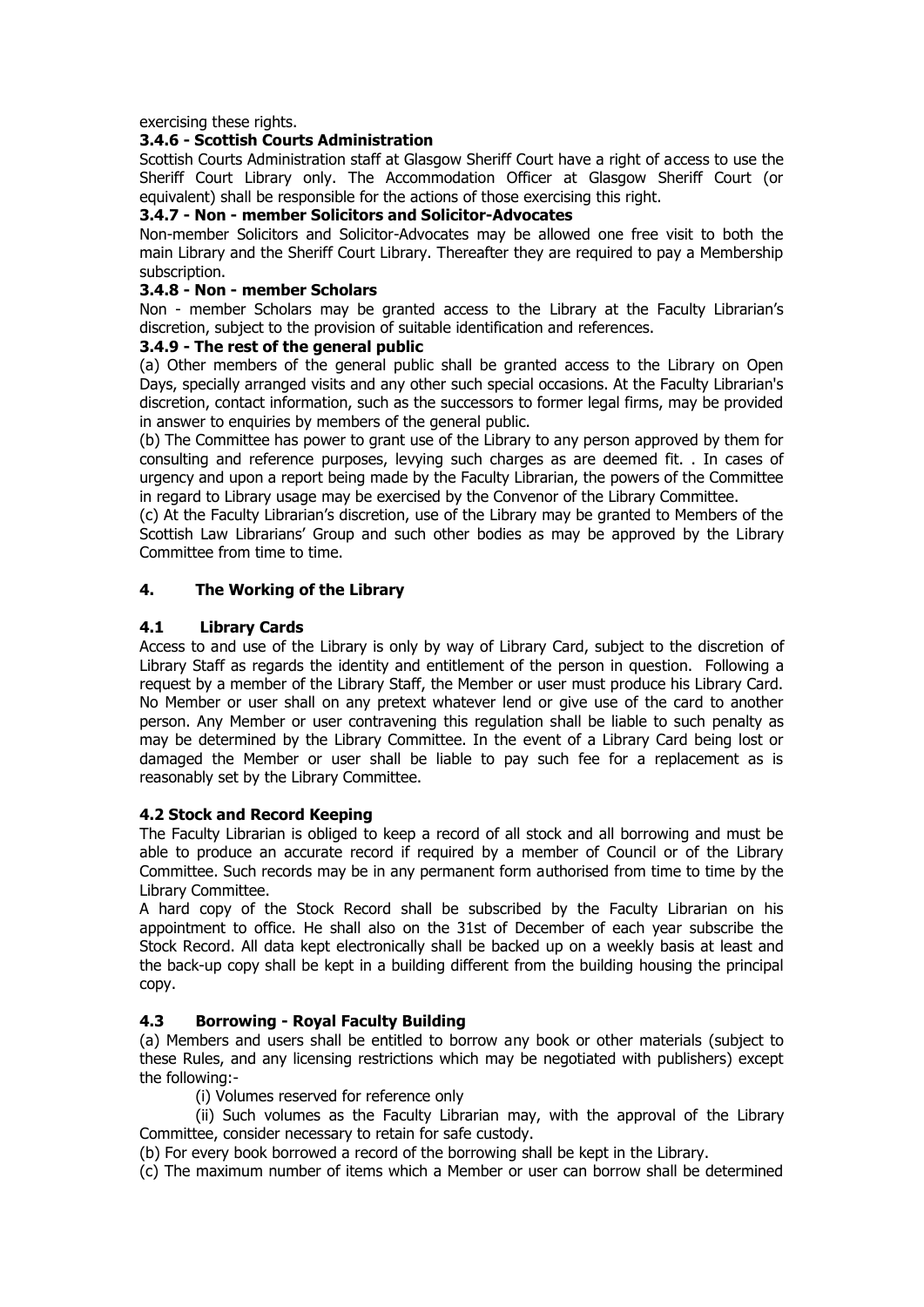by the Library Committee from time to time (currently 10 volumes).

(d) Unless otherwise indicated, the loan period for all borrowable books will be seven days. Members may extend the loan period of books borrowed by a further seven days by phone or email up to a maximum of two times. Where books are not returned within the agreed borrowing period a fine shall be levied at such rate as the Library Committee shall determine from time to time (currently 10p per item per day).

(e) Should a Member of any category be unable personally to attend the Library to borrow an item, the Member may:-

(i) Arrange for another Member of any category, in the same practice unit, to borrow the item. Practice Unit Members may also arrange for an Authorised User or a courier to borrow the item. Individual Members may also request that a Messenger borrows the item for the Member's personal use, having provided the person attending with a mandate, in the form of the Appendix to these rules.

(ii) Request that the item be dispatched by legal post or document exchange. Individual Members require to provide a mandate in the form of the said Appendix, confirming that the borrowing is for their personal use. Upon receiving the items requested, the Member shall sign and return an acknowledgement of receipt. Members requesting or returning items by post or document exchange shall be responsible for any loss or damage to the items sent, in accordance with Rule 5.3.

#### **4.4 Borrowing - Sheriff Court Library**

All resources in the Sheriff Court Library are reference only and should not be removed from the Library under any circumstances. A photocopier has been made available to Members to take any copies they may require for production in court.

#### **4.5 Photocopying, Scanning and Faxing**

(a) All persons using the photocopy, scan and fax facilities are required to respect any restrictions imposed by the law of copyright. This may include signing a copyright declaration form or purchasing a Copyright Licensing Agency sticker. Use of the photocopy, scan and fax facilities is subject to such charges, restrictions and time limits for individual use, as are laid down by the Library Committee from time to time.

(b) Should a Member of any category be unable personally to attend the Library to photocopy, scan or fax an item, the Member may request that the item be photocopied or scanned by the Library Staff and dispatched by email, legal post, document exchange or be faxed by the Library Staff. Individual Members require to provide a mandate confirming that the photocopy or scan is for their personal use. For material which is in copyright a Copyright Declaration Form is required to be completed, or a Copyright Licensing Agency sticker purchased, by the Member requesting the copy.

Practice Unit Members may arrange for an Authorised User in the same practice unit to photocopy or fax the item.

### **4.6 Information Technology (IT)**

(a) All persons using the IT facilities are required to respect any restrictions imposed by the law of copyright.

(b) Practice Unit Members may arrange for an Authorised User in the same practice unit to use the IT facilities. Use of the IT facilities is subject to such charges, restrictions, and time limits for individual use, as are laid down by the Library Committee from time to time.

#### **4.7 Inter-library loans**

All persons using the inter-library loan facilities are required to respect any restrictions imposed by the law of copyright. This may include signing a copyright declaration form. Use of the inter-library loan facilities is subject to such charges and restrictions as are laid down by the Library Committee from time to time. In particular, Members are responsible for meeting any charges imposed for the loss, damage or late return of material supplied through inter-library loan, as detailed in Rule 5.

#### **4.8 Management and Direction**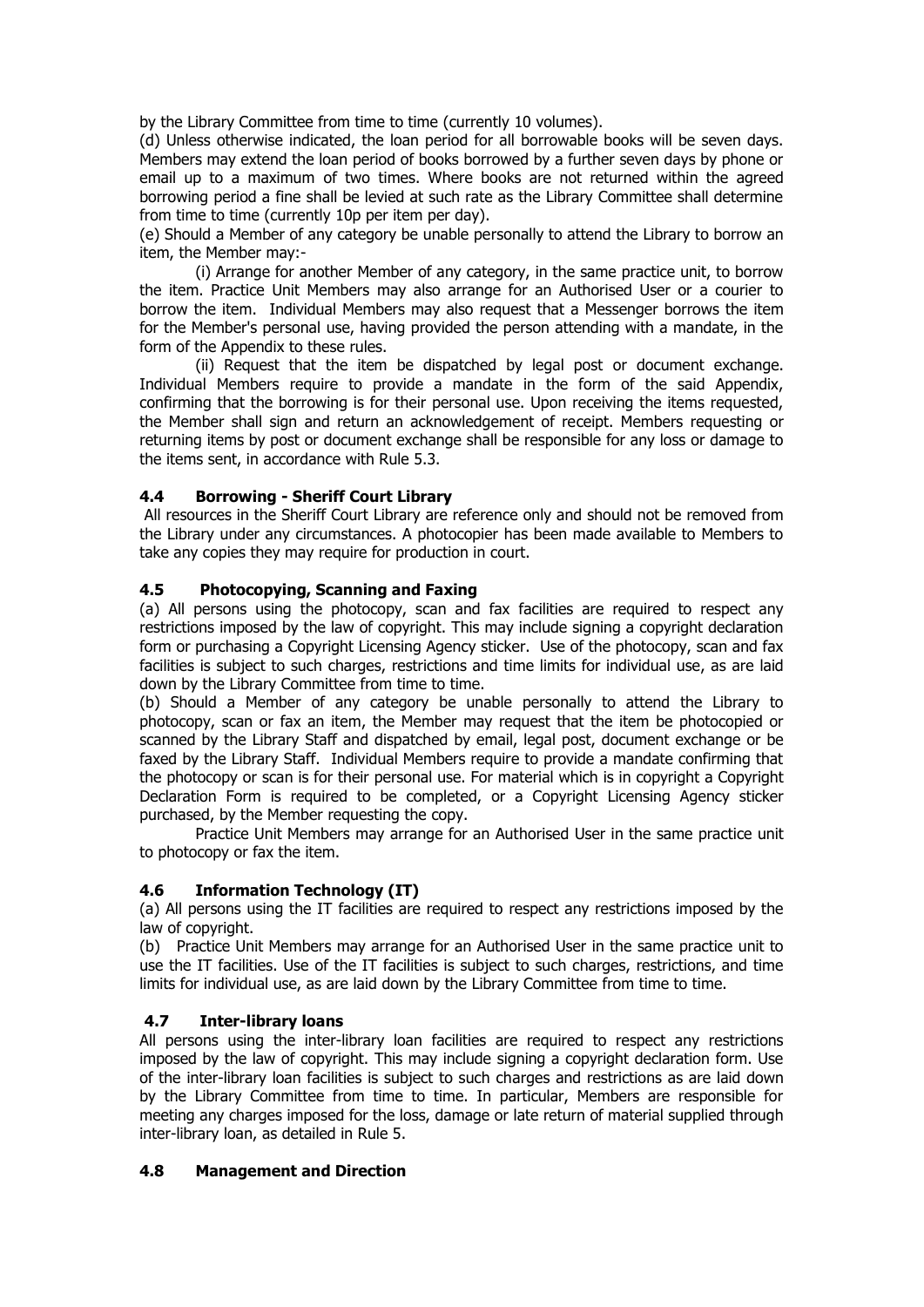Subject to any financial and other restrictions laid down by Council, the Faculty Librarian shall decide upon the purchase of books and be answerable to the Library Committee and Council for any decisions taken. The Committee has power to grant permission to any person for the loan, copying or reproduction of books, or parts thereof, including those not normally available for loan, subject to such undertakings as they deem appropriate. In cases of urgency, and upon a report being made by the Faculty Librarian, the powers of the Committee in regard to such permissions may be exercised by the Convenor of the Library Committee. The Committee carries out such other functions that are from time to time delegated by Council.

### **4.9 Suggestions**

A note of suggestions shall be kept by the Faculty Librarian. Any member or other library user may make suggestions for the purchase of any book or books or other publications or information resources which he recommends for the Library and the Library Committee shall consider such proposed purchase. They shall dispose of the suggestions in the usual course of their deliberations and the Faculty Librarian shall on request intimate the outcome or progress of the suggestion to the Member or library user who made it.

#### **5. Enforcement**

### **5.1**

Library Staff are authorised to enforce these Rules under the direction of Council and the Library Committee.

#### **5.2**

Any Member or Authorised User, who is required by Library Staff to return any book or books which he has had on loan for the prescribed period, or which Library Staff are authorised to call in, shall be obliged to return the same within twenty-four hours; and, in the event of his failing or refusing to do so, he shall face disciplinary action as detailed in Rule 5.4. It shall be in the option of the Library Committee, upon giving previous notice to such Member, to replace the book or books at his expense. In cases of urgency and upon a report being made by the Faculty Librarian of the breach of this Rule, the powers of the Library Committee in regard to replacement may be exercised by the Convener of the Library Committee.

#### **5.3**

If any Member or Authorised User shall lose or injure any book or any volume of a set, he shall be bound to replace it or the set, or to pay such sum as the Library Committee may fix as the value of the book or set so lost or injured and, in the event of his failing or refusing to do so he shall face disciplinary action as detailed in Rule 5.4. In cases of urgency and upon a report being made by the Faculty Librarian of the breach of this Rule, the powers of the Committee in regard to replacement may be exercised by the Convener of the Library Committee.

#### **5.4**

In the event of a Member or Authorised User failing to return, replace or pay for material as provided for in Rules 5.2 and 5.3, the offending Member or Authorised User shall forfeit the use of the Library until he has complied with the Rules. If he has not complied with the Rules within a reasonable time, the Library Committee may at their discretion withdraw from all Members and Authorised Users in the same practice unit the right to use the Library until the Rules have been complied with.

#### **5.5**

Any Member held to have contravened any other rules herein shall be liable in such penalty as may be determined by the Library Committee.